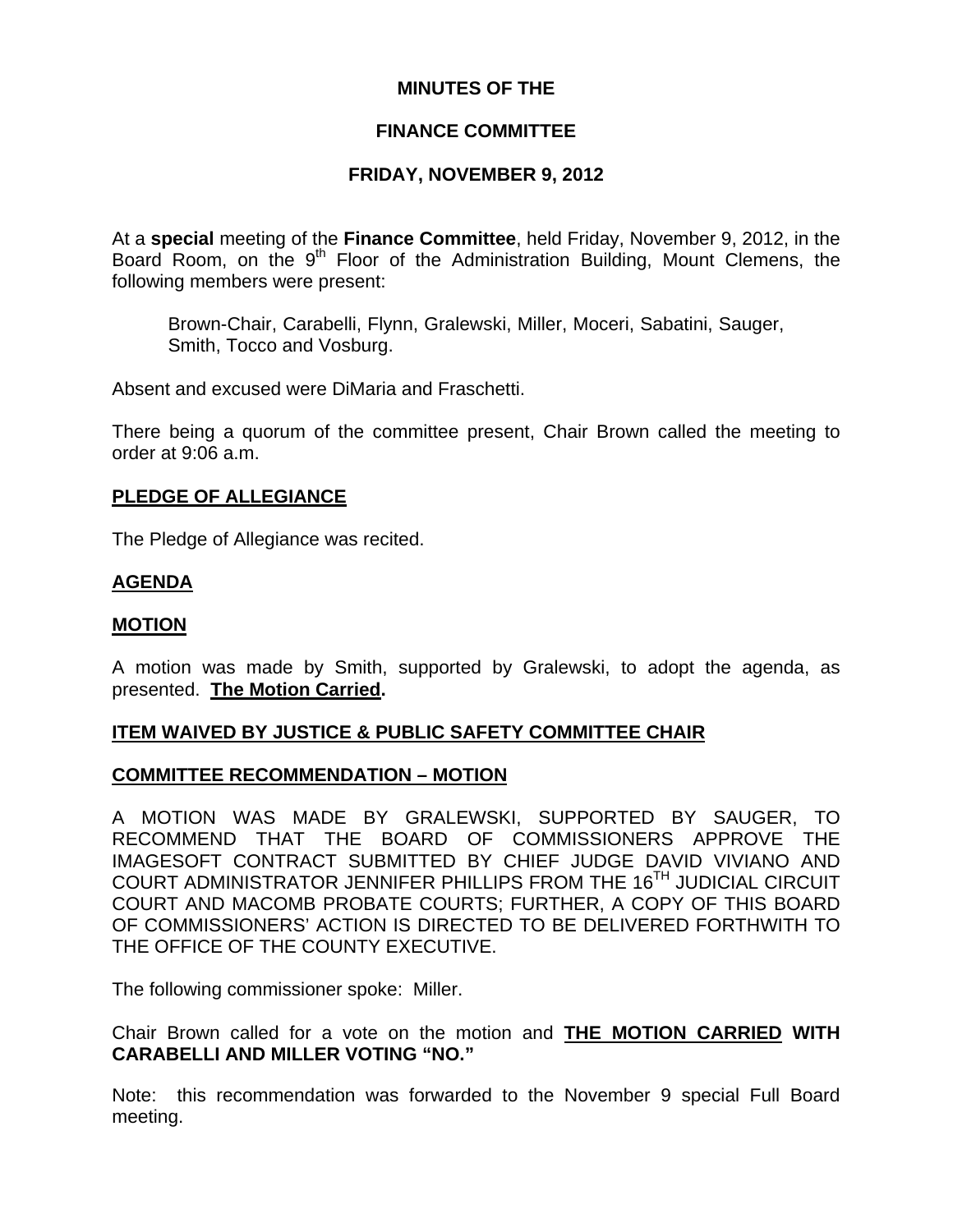# **DEPARTMENTAL BUDGET REVIEWS**

# **Equalization**

Pete Provenzano summarized the budget. He said it is recommended that the department keep all of their positions due to the number of positions they have lost since 2006. He said they were able to slightly decrease their operating expenditures.

The following commissioners asked questions of Steve Mellen: Brown, Carabelli and Miller.

# **Facilities and Operations**

Pete Provenzano summarized the budget. He noted that since 2006, this department has lost 23 percent of their workforce, but continues to find ways to efficiently operate and maintain the buildings. He said they are looking at a total decrease in expenditures of almost \$300,000, which includes an elimination of four positions.

The following commissioners asked questions of Lynn Arnott-Bryks: Moceri, Carabelli, Vosburg, Flynn, Brown, Smith, Sauger and Sabatini.

Chair Brown referred to the Recycling Program and asked that information be provided on what items are recycled and the yearly amount that is recycled.

## **Human Resources**

Pete Provenzano gave an overview of the reduction in positions and costs for this department. He said they have reduced their positions by 24 percent since 2006.

The following commissioners asked questions of Eric Herppich: Vosburg, Brown, Moceri and Flynn.

## **Information Technology**

Pete Provenzano summarized the budget. He stated that they have lost 11 positions since 2006 and have reduced their supplies and services expenditures for 2013. He said that under the new leadership of Sandy Jurek, the department will be focusing on long range plans.

The following commissioners asked questions of Sandy Jurek: Brown, Smith, Moceri, Flynn, Vosburg, Gralewski, Miller and Carabelli.

Chair Brown referred to the Plante and Moran study that was recently completed and asked that it be presented to committee at a future meeting.